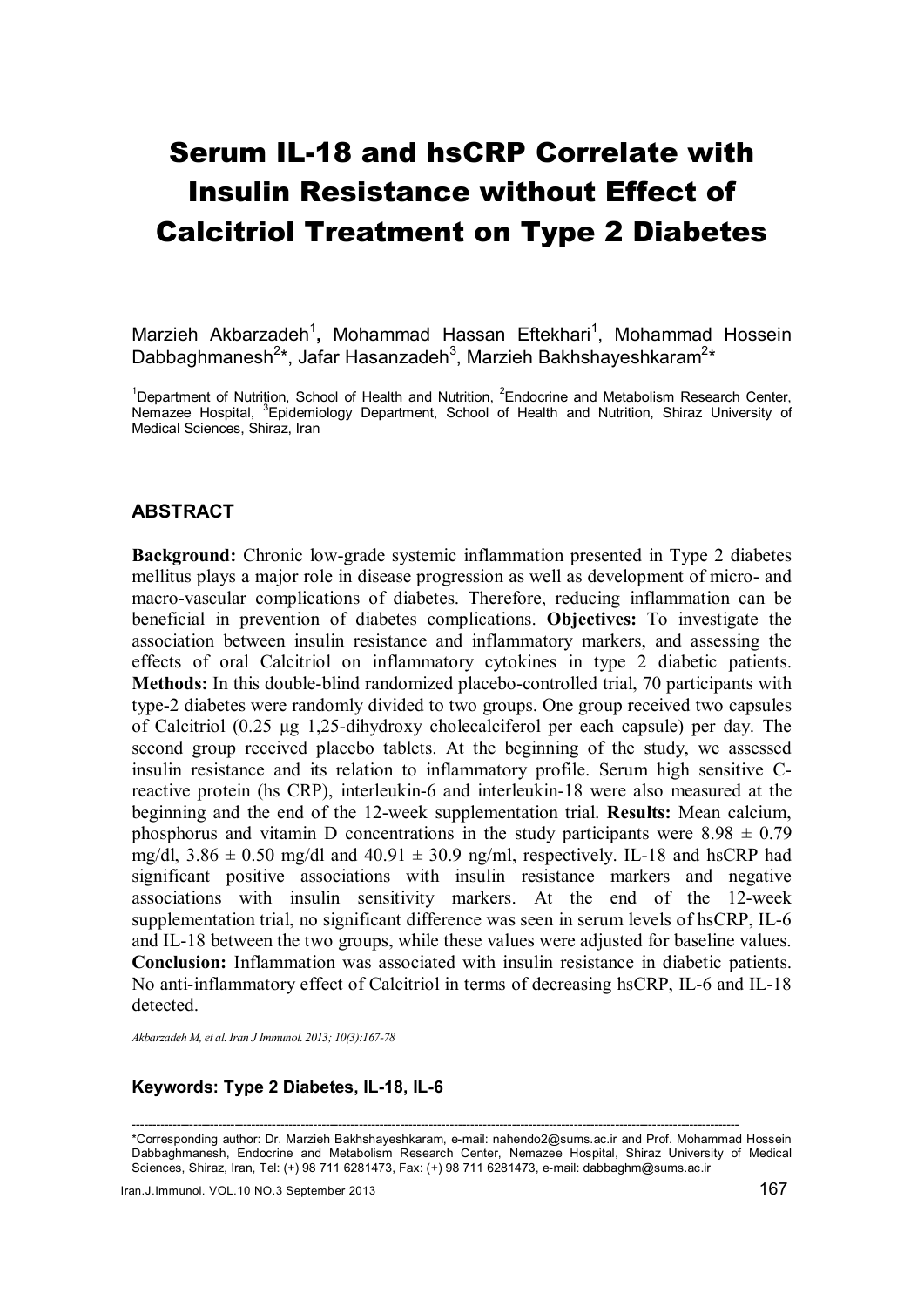# INTRODUCTION

Type 2 diabetes (T2DM) is a major public health problem and its prevalence is rapidly growing worldwide (1). This chronic disease has significant impacts on patients' quality and length of life (2). Major features of T2DM include insulin resistance, glucose intolerance, hyperinsulinemia, hyperglycemia, and dislipidemia (3).

Chronic low-grade systemic inflammation presented in T2DM plays a major role in disease progression and development of micro- and macro-vascular complications of DM (3,4). Low grade systemic inflammation acts as a key pathophysiological factor in insulin resistance, type 2 diabetes mellitus, steatosis and cardiovascular diseases (5). Inflammation and insulin resistance are also common in chronic diseases such as metabolic syndrome (6). Many studies have shown the relationship between insulin resistance and inflammation, but the mechanisms involved are not completely understood (7).

Compared to healthy individuals, diabetic patients are at greater risk of coronary heart disease (8) and atherosclerosis is the leading cause of morbidity and mortality in type 2 diabetic patients. Accordingly, more than 70 percent of mortality in diabetic patients is due to atherosclerosis (9).

There are several potential pathways for endothelial injury and vascular complications that are related to higher prevalence of CHD in diabetic patients, including chronic inflammation, increased oxidative stress and activation of the immune responses ( 9). Systemic inflammation is a marker of cardiovascular risk in adult population (10). Therefore, any action aimed to reduce inflammation in diabetic patients, can be beneficial in the prevention of diabetes complications. A newly discovered antiinflammatory agent is vitamin D (11). The biologically active form of vitamin D, 1,25 (OH)2D binds to its nuclear receptors in the target tissues and exerts its biologic effects  $(11,13)$ .

Classic roles of vitamin D are the maintenance of calcium homeostasis and bone health (11,12). However, in recent years, new functions such as modulation of the immune system and inflammation are proposed for this vitamin (12,14-16). Several studies have indicated anti-inflammatory effects of vitamin D (11). These data show the relationship between vitamin D deficiency and autoimmune and inflammatory diseases (11,12). It is also shown that macrophage dysfunction and cytokine overproduction occur in vitamin D insufficiency (12). Although in vitro and animal studies confirmed anti-inflammatory effects of active vitamin D or Calcitriol (11,17-19), human studies have reached inconsistent results (11).

Previous studies support the need for further research on anti-inflammatory effects of vitamin D, so the objective of the present study was to investigate the associations between insulin resistance and inflammatory markers and the effects of oral Calcitriol treatment of inflammatory cytokines in type 2 diabetic patients. To our knowledge, this is the first study on anti-inflammatory effects of Calcitriol in diabetic patients.

# MATERIALS AND METHODS

The present study was a double-blind randomized placebo-controlled trial. Seventy participants (35 male and 35 female) with type-2 diabetes, aged 30-75 years old, on treatment with oral hypoglycemic drugs were recruited from the outpatient Motahari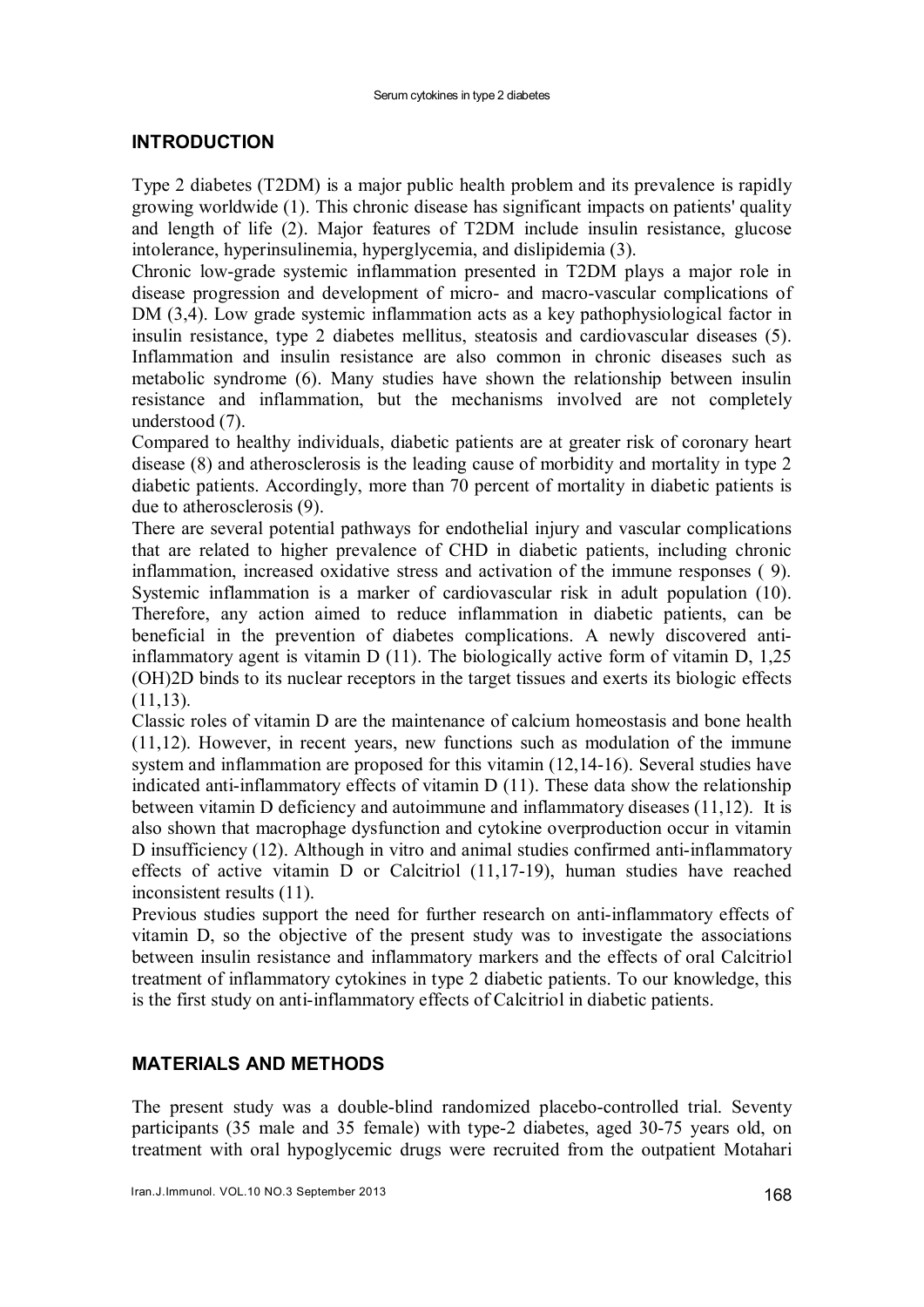Clinic at Shiraz University of Medical Sciences. Criteria for case inclusion were wellcontrolled fasting plasma glucose, serum calcium <10.5 mg/dl, normal liver and kidney function (GFR between  $90 - 120$  ml/min/1.73 m<sup>2</sup>), and no history of kidney stone and hypercalcemia, chronic infectious and inflammatory disorders. Exclusion criteria included taking insulin for diabetes control, taking calcium and vitamin D supplements, history of diseases affecting vitamin D status and intestinal malabsorption disease.

The participants were asked to read and sign an informed consent document. The study protocol was reviewed and approved by the Human Ethics Committee of Research Council of the vice chancellor for Research Affairs in Shiraz University of Medical Sciences.

Demographic data were collected by interviews and anthropometric indices including measurement of weight and height were determined for each subject. Body weight was measured to the nearest 0.1 kg using the Seca 713 scale, while subjects were minimally clothed. Height was determined using measuring tape without shoes and subsequently body mass index was calculated by dividing weight  $(kg)$  by squared height  $(m<sup>2</sup>)$ . Waist circumference was obtained by measuring the distance around the smallest area below the rib cage and above the umbilicus and the hip circumference was measured at its widest part of the buttocks or hip. Waist to hip ratio was calculated by dividing these two measures (20).

The patients were randomly allocated into one of the two study groups using balanced block randomization method. Treatment group received two capsules of Calcitriol (0.25 μg 1,25-dihydroxy cholecalciferol per each capsule) per day (Zahravi Pharmacy Co.,

Tehran, Iran). The control group received identical-looking placebo capsules.

At the beginning and the end of the 12-week supplementation trial, fasting venous blood samples were drawn from the arm. Blood was collected for measurement of hsCRP, interleukin-6 and interleukin-18. Circulating levels of hsCRP (ELISA, Monobind, USA), IL-6 (ELISA, eBioscience, USA) and IL-18 (ELISA, eBioscience, USA) were measured in the laboratory of Endocrinology and Metabolism Research Center of Shiraz University of Medical Sciences. All measurements were performed using a sandwich ELISA according to manufacturer's protocol. Serum levels of fasting insulin, glucose and lipid profile were also determined. Insulin resistance and sensitivity were calculated as shown in Table 1 (21).

|                          | <b>Definitions</b>                                                                                       |
|--------------------------|----------------------------------------------------------------------------------------------------------|
| Ouicki Index             | $1/\log$ (glucose mg/dl) + log (insulin $\mu$ U/ml)                                                      |
| <b>HOMA-IR</b>           | (Fasting insulin [micro units per milliliter] $\times$ fasting glucose [millimoles per liter]) /<br>22.5 |
| McAuley                  | Exp $[2.63-0.28\ln(\text{insulin}) - 0.31\ln(\text{triglyceride})]$                                      |
| <b>FIRI</b>              | Insulin ( $\mu$ U/ml) × glucose (mmol/l) /25                                                             |
| <b>Bennetts</b><br>Index | $1/\log$ [glucose(mmol/l)] $\times$ log[insulin( $\mu$ U/ml)]                                            |

|  |  |  |  |  | Table 1. Insulin resistance and sensitivity assessment. |
|--|--|--|--|--|---------------------------------------------------------|
|--|--|--|--|--|---------------------------------------------------------|

HOMA-IR: Homeostasis Model Assessment-Insulin Resistance; FIRI: Fasting Insulin Resistance Index.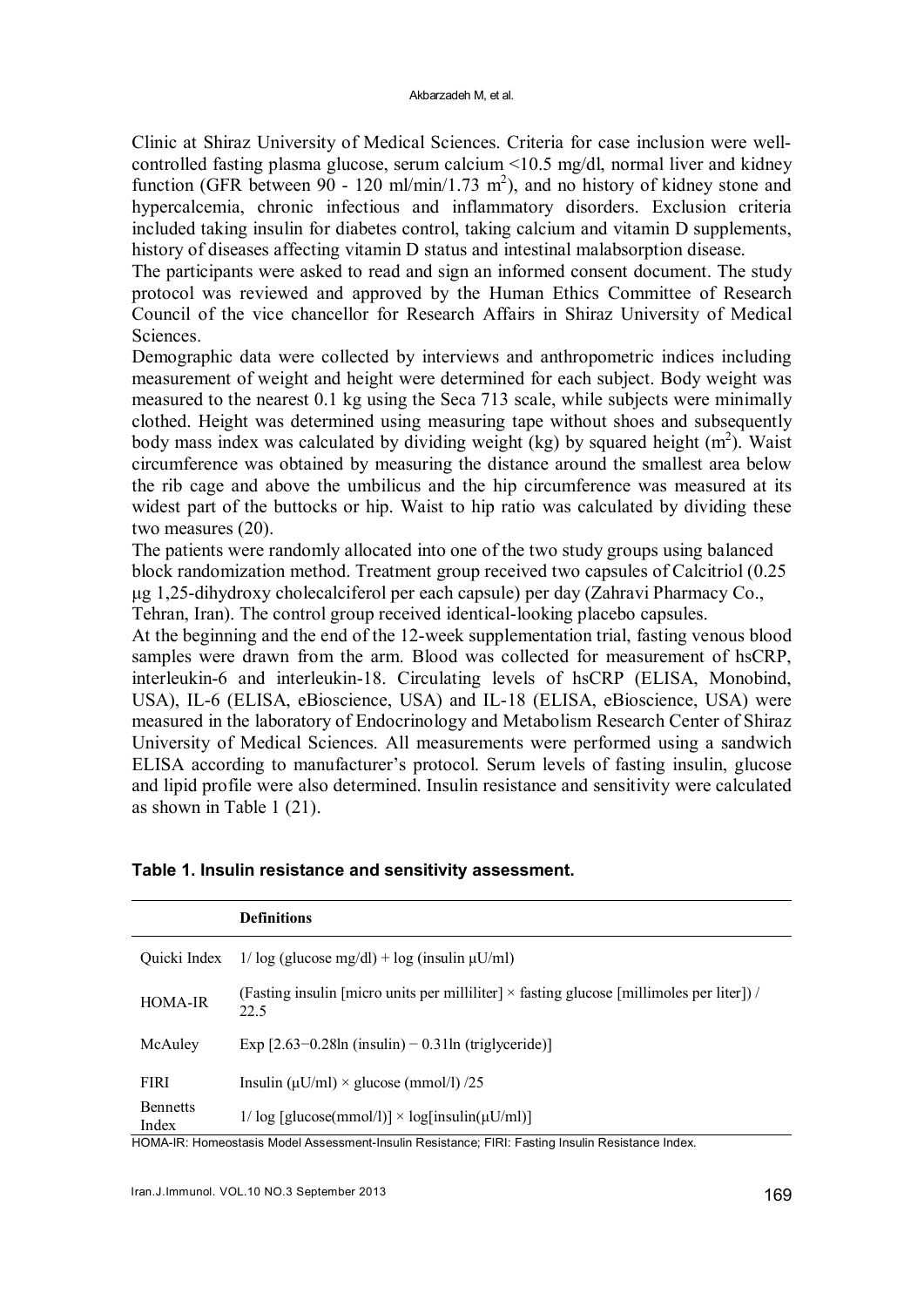Statistical Analysis. Data processing and analysis were done using SPSS version 17 for windows (SPSS Inc, Chicago, USA). Normally distributed data were expressed as mean (± Standard Deviation). We investigated the association between insulin resistance and sensitivity indexes, inflammatory markers and serum levels of 25 (OH) D using bivariate correlation analysis.

To analyze the intervention outcomes, basal values of hsCRP, IL-6 and IL-18 were compared between treatment and control groups using independent student's *t-test*. Also, to determine the effects of Calcirtiol on each one of outcome variables (hsCRP, IL-6 and IL-18) at the end of the 12-week intervention adjusted for basal values, we used covariance analysis. This analysis adjusts basal values of each variable. Significance level was set at  $p<0.05$ .

# RESULTS

70 diabetic patients (35 males and 35 females) participated in our study. Baseline and biochemical characteristics of the participants are displayed in Table 2.

|                                            | <b>Mean</b> ±SD  |                  |            |
|--------------------------------------------|------------------|------------------|------------|
| <b>Variable</b>                            | <b>Treatment</b> | <b>Control</b>   | P Value ** |
| Age (year)                                 | $53.8 \pm 8.9$   | $52.4 \pm 7.8$   | 0.462      |
| Weight (kg)                                | $72.9 \pm 12.7$  | $70.9 \pm 12.5$  | 0.514      |
| Height (cm)                                | $160.3 \pm 8.9$  | $161.1 \pm 10.4$ | 0.718      |
| <b>WHR</b>                                 | $0.99 \pm 0.07$  | $0.95 \pm 0.13$  | 0.080      |
| BMI $(kg/m^2)$                             | $28.3 \pm 4.4$   | $27.0 \pm 3.4$   | 0.164      |
| Diabetes duration (year)                   | $6.3 \pm 5.3$    | $6.6 \pm 4.8$    | 0.819      |
| Glybenclamide (number of 5 mg tablets/day) | $3.2 \pm 1.3$    | $2.9 \pm 1.7$    | 0.437      |
| Metformin (number of 500 mg tablets/day)   | $2.9 \pm 1.4$    | $2.4 \pm 1.2$    | 0.110      |
| FBS(mg/dl)                                 | $145.6 \pm 52.1$ | $141.8 \pm 48.5$ | 0.753      |
| Hb.A1C $(\%)$                              | $7.08 \pm 1.6$   | $7.03 \pm 1.7$   | 0.676      |

\*\* Independent Samples *t-test*

WHR: waist to hip ratio

Serum 25(OH)D, calcium and phosphorus levels are shown in Table 3.

Vitamin D Status, Inflammation and Insulin Resistance. Association analysis between insulin resistance and sensitivity indices and inflammatory profile are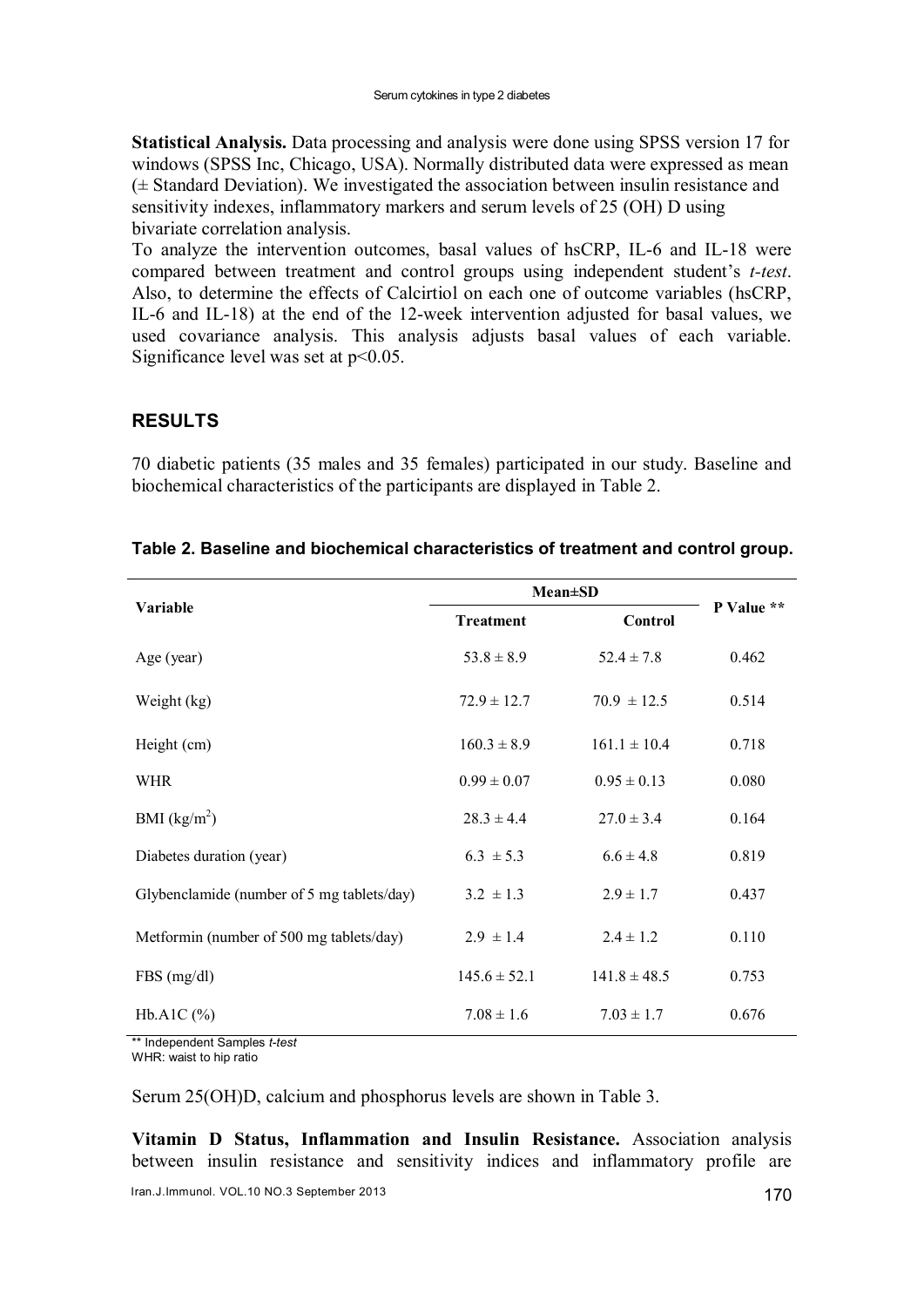presented in Table 4. As shown, IL-18 and hsCRP showed significant positive associations with insulin resistance markers (HOMA-IR and FIRI) and negative associations with insulin sensitivity markers (QUICKI, McAuley, and Bennetts Index) at the beginning of the study.

| <b>Variable</b>                | Control          |                  |           | <b>Treatment</b> |                  |                |
|--------------------------------|------------------|------------------|-----------|------------------|------------------|----------------|
|                                | <b>Baseline</b>  | 3 months         | P Value   | <b>Baseline</b>  | 3 months         | <b>P</b> Value |
| 25(OH)<br>vitamin D<br>(ng/ml) | $38.54 \pm 29.9$ | $30.92 \pm 22.2$ | $0.013^t$ | $43.28 \pm 32.1$ | $34.10 \pm 31.5$ | 0.017          |
| Calcium<br>(mg/dl)             | $9.01 \pm 0.6$   | $9.14 \pm 0.3$   | 0.331     | $8.94 \pm 0.9$   | $9.26 \pm 0.5$   | 0.059          |
| Phosphorus<br>(mg/dl)          | $3.87 \pm 0.5$   | $4.07 \pm 0.5$   | 0.057     | $3.87 \pm 0.5$   | $4.13 \pm 0.4$   | 0.013          |

|  | Table 3. Biochemical variables at baseline and end of the intervention. |  |  |  |
|--|-------------------------------------------------------------------------|--|--|--|
|--|-------------------------------------------------------------------------|--|--|--|

\* Mean ± SD, £: Paired *t-test*

Mean calcium, phosphorus and vitamin D concentrations in the study participants were  $8.98 \pm 0.79$  mg/dl,  $3.86 \pm 0.50$  mg/dl and  $40.91 \pm 30.9$  ng/ml, respectively. Sixteen subjects out of our 70 participants were vitamin D deficient (serum 25(OH)D under 20 ng/ml).

| <b>Variables</b>       | <b>HOMA-IR</b>           | <b>QUICKI</b>       | <b>McAuley</b>      | <b>FIRI</b>        | <b>Bennetts</b><br><b>Index</b> |
|------------------------|--------------------------|---------------------|---------------------|--------------------|---------------------------------|
| IL-6 $(pg/ml)$         | N.S.                     | N.S.                | N.S.                | N.S.               | N.S.                            |
| IL-18 $(pg/ml)$        | $0.301*$<br>$(0.011)$ ** | $-0.285$<br>(0.017) | $-0.240$<br>(0.046) | 0.301<br>(0.001)   | $-0.285$<br>(0.017)             |
| $h$ sCRP ( $\mu$ g/ml) | 0.468<br>(0.00004)       | $-0.355$<br>(0.003) | $-0.261$<br>(0.029) | 0.468<br>(0.00004) | $-0.285$<br>(0.017)             |

#### Table 4. Association between Insulin resistance and sensitivity indexes and inflammatory markers.

N.S: not significant, \* Correlation coefficient (r), \*\* P-value

Iran.J.Immunol. VOL.10 NO.3 September 2013 171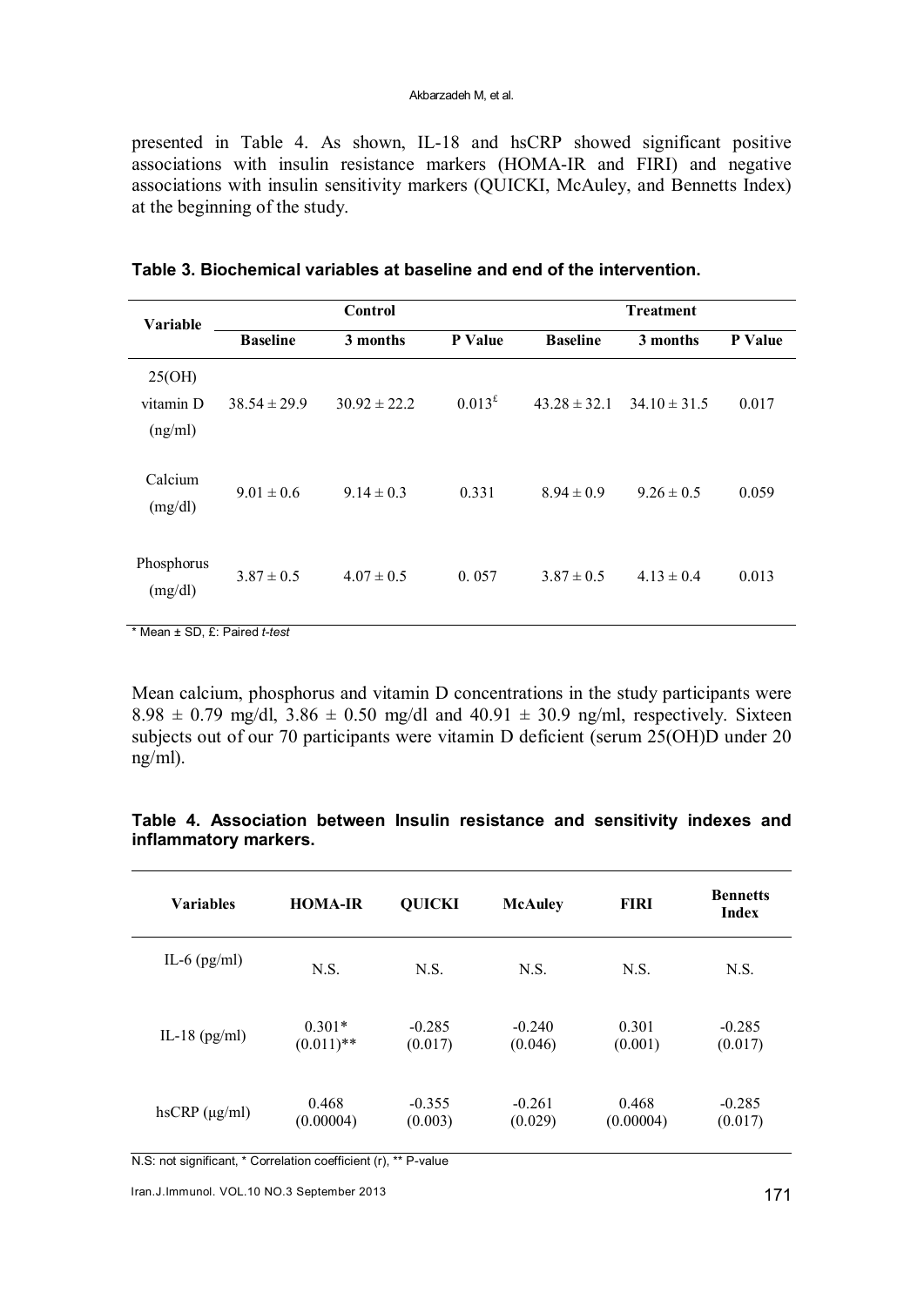At the beginning of the study, There was no significant relationship between serum 25(OH)D level and IL-6 and hsCRP. A near to statistically significant negative relationship between  $25(OH)D$  level and IL-18 was seen ( $r=0.233$ ,  $p=0.052$ ).

Impact of Calcitriol Treatment of Inflammatory Markers. Comparison of the mean baseline and outcome values between the treatment and control groups is shown in Table 5. There were no significant differences between the serum inflammatory markers of the two groups at the beginning of the study. Also at the end of the study, comparing level of serum inflammatory markers adjusted for baseline values, no significant difference was seen in hsCRP, IL-6 and IL-18 between the two groups.

|           | <b>Variables</b>       | <b>Treatment</b>   | Control            | P Value |
|-----------|------------------------|--------------------|--------------------|---------|
| Baseline* | $hsCRP$ ( $\mu$ g/ml)  | $1.72 \pm 2.4$     | $1.93 \pm 1.8$     | 0.695   |
|           | IL-6 $(pg/ml)$         | $5.05 \pm 3.8$     | $4.75 \pm 3.8$     | 0.749   |
|           | IL-18 $(pg/ml)$        | $199.58 \pm 190.2$ | $247.87 \pm 178.1$ | 0.277   |
| Outcome** | $h$ sCRP ( $\mu$ g/ml) | $1.98 \pm 2.0$     | $2.11 \pm 1.8$     | 0.830   |
|           | IL-6 $(pg/ml)$         | $2.96 \pm 1.2$     | $3.24 \pm 2.1$     | 0.433   |
|           | IL-18 $(pg/ml)$        | $213.04 \pm 200.3$ | $266.08 \pm 210.5$ | 0.755   |

## Table 5. Comparison of the mean baseline and outcome values between the treatment and control groups.

\* Independent student *t-test*, \*\* Co-variance Analysis

# **DISCUSSION**

Inflammation and insulin resistance are both common in several chronic diseases such as type-2 diabetes mellitus (5). Chronic low-grade systemic inflammation is a key factor in progression of type-2 diabetes mellitus and development of its micro- and macrovascular complications (3). Low grade systemic inflammation is also considered as a main pathophysiological factor in insulin resistance, type-2 diabetes mellitus, steatosis and cardiovascular diseases (5).

In our study, IL-18 and hsCRP levels at the beginning of the study had significant positive associations with insulin resistance markers (HOMA-IR and FIRI) and negative associations with insulin sensitivity markers (QUICKI, McAuley and Bennetts Index).

In vitro studies revealed an association between cytokines and insulin resistance, but clinical studies reached conflicting results (22-24). A large epidemiological study by Marques-Vidal et al. (23) on subjects with diabetes and insulin resistance showed elevated levels of pro-inflammatory cytokines, such as IL-6, TNF-α and hs-CRP;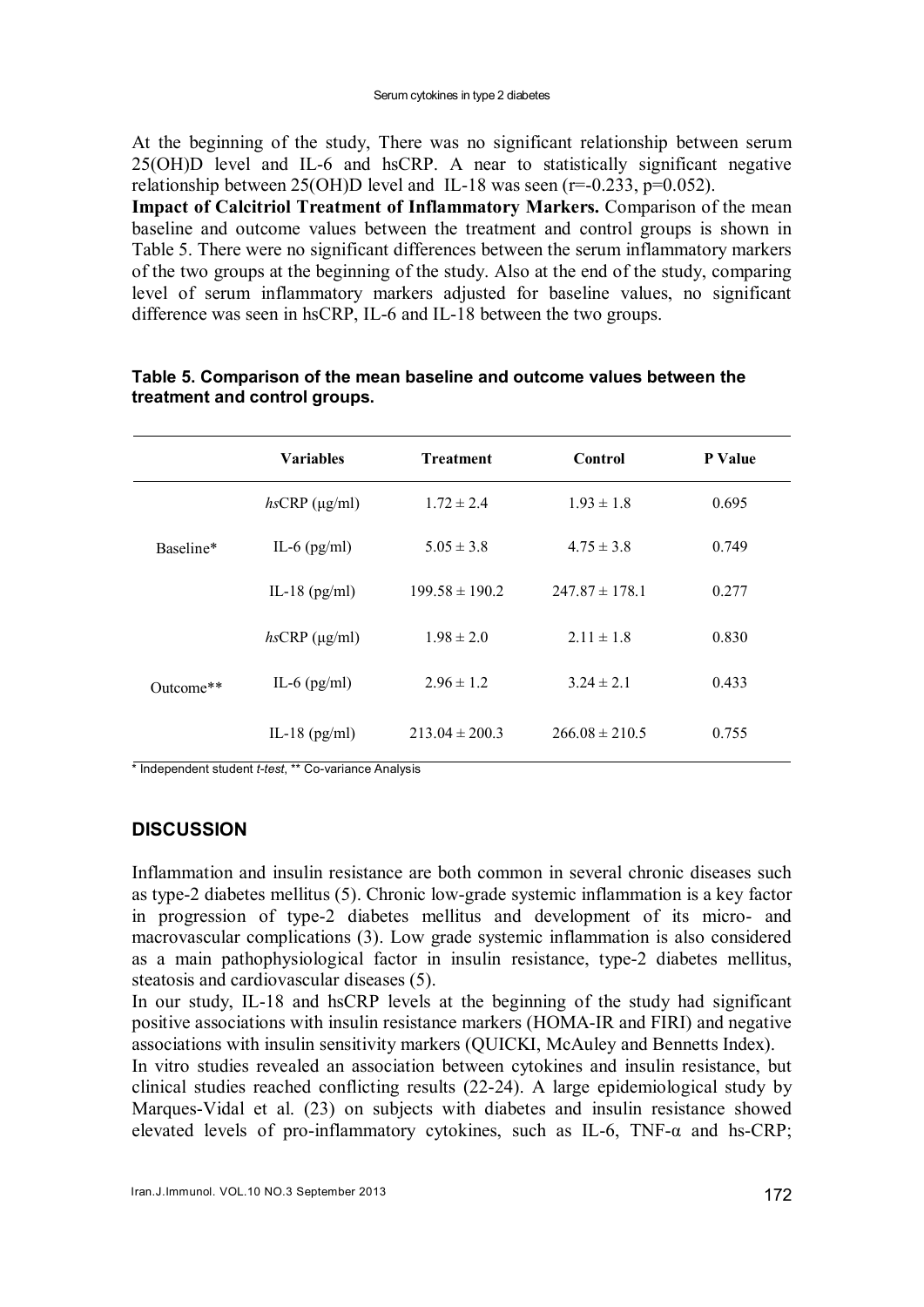however, in a study by Abbatecola et al. no significant associations were observed between the cytokines and impaired glucose tolerance (22).

Based on the evidence showing the presence of VDR in immunocompetent cells (25), and the influence of 1,25(OH)2D on inflammatory cytokines in vitro (11,26), one can propose a relationship between vitamin D status and pro-inflammatory cytokines (12). 1,25 (OH)2D modulates  $Ca^{2+}$  signaling and reactive oxygen species (ROS) production and each of these can modulate inflammatory cytokines production and release. Therefore, it is anticipated that Calcitriol can modulate cytokine production in adipocytes and macrophages (27). In fact, Calcitriol can modulate cytokine production in adipocytes and macrophages through  $Ca^{2+}$ -dependent and mithochondrial uncoupling-dependent mechanisms (27). Human studies regarding the relationship between vitamin D status and cytokines in vivo demonstrate inconsistent results (12).

Peterson et al., assessed the relationship between vitamin D status and inflammatory markers in 69 healthy women. The results showed no significant relationship between serum 25(OH)D concentration with serum IL-6, IL-10 and CRP levels. However, linear regression models revealed a significant inverse relationship between serum concentrations of 25(OH)D and TNF-α levels (12). In a cross-sectional study on 1381 Framingham offspring study participants, there was no significant relationship between serum 25(OH)D concentration and systemic inflammatory markers (17). In our study, there was no significant relationship between serum 25(OH)D level and IL-6 and hsCRP. A nearly statistically significant negative relationship between 25(OH)D level and IL-18 was seen. Moreover, after Calcitriol treatment, there was no significant difference between the treatment and control groups in IL-6, IL-18 and hsCRP levels.

Regarding anti-inflammatory properties of vitamin D, human studies have yielded different results. In a study by Schelithoff et al., daily intake of 50 µg vitamin D for 9 months in CHF patients increased the serum concentrations of anti-inflammatory cytokine IL-10, and prevented any increase in the serum concentrations of proinflammatory cytokine TNF-α (28). In a study by Beilfuss et al., one-year supplementation with high-dose cholecalciferol in overweight and obese subjects decreased serum IL-6 and increased serum hsCRP level (11). Gannage-Yared et al., reported that calcium plus vitamin D supplementation for 12 weeks has no effect on circulatory cytokines in healthy post-menopausal women (17,29).

C-reactive protein is a non-specific marker of inflammation. It increases with chronic infection, increased age and tissue damage (12). CRP has long been used to assess high degree inflammation in infections and chronic inflammatory diseases. But highly sensitive assays can report even mild increases of CRP in the range of 2-6 mg/L (10). Highly sensitive CRP is a marker of endothelial dysfunction and is an adjunctive method to assess global cardiovascular risk (30). There are strong associations between hsCRP level and future cardiovascular risk in adults (10). Studies published on diabetic patients have revealed an inverse association between serum 25(OH)D and CRP level (12). But an intervention preformed on post-menopausal women with CHF, vitamin D supplementation did not have any effect on the CRP level (12).

IL-6 is an acute phase mediator with pro- and anti-inflammatory properties. Increased level of IL-6 contributes to endothelial dysfunction and predicts myocardial infarction, and is also related to cardiovascular death (11). In some studies, increased level of IL-6 was associated with insulin resistance or type-2 diabetes mellitus (31).

Several in vitro studies reported that 1,25(OH)2D can inhibit IL-6 production in different cell types (12). But in vivo studies did not establish the effects of vitamin D on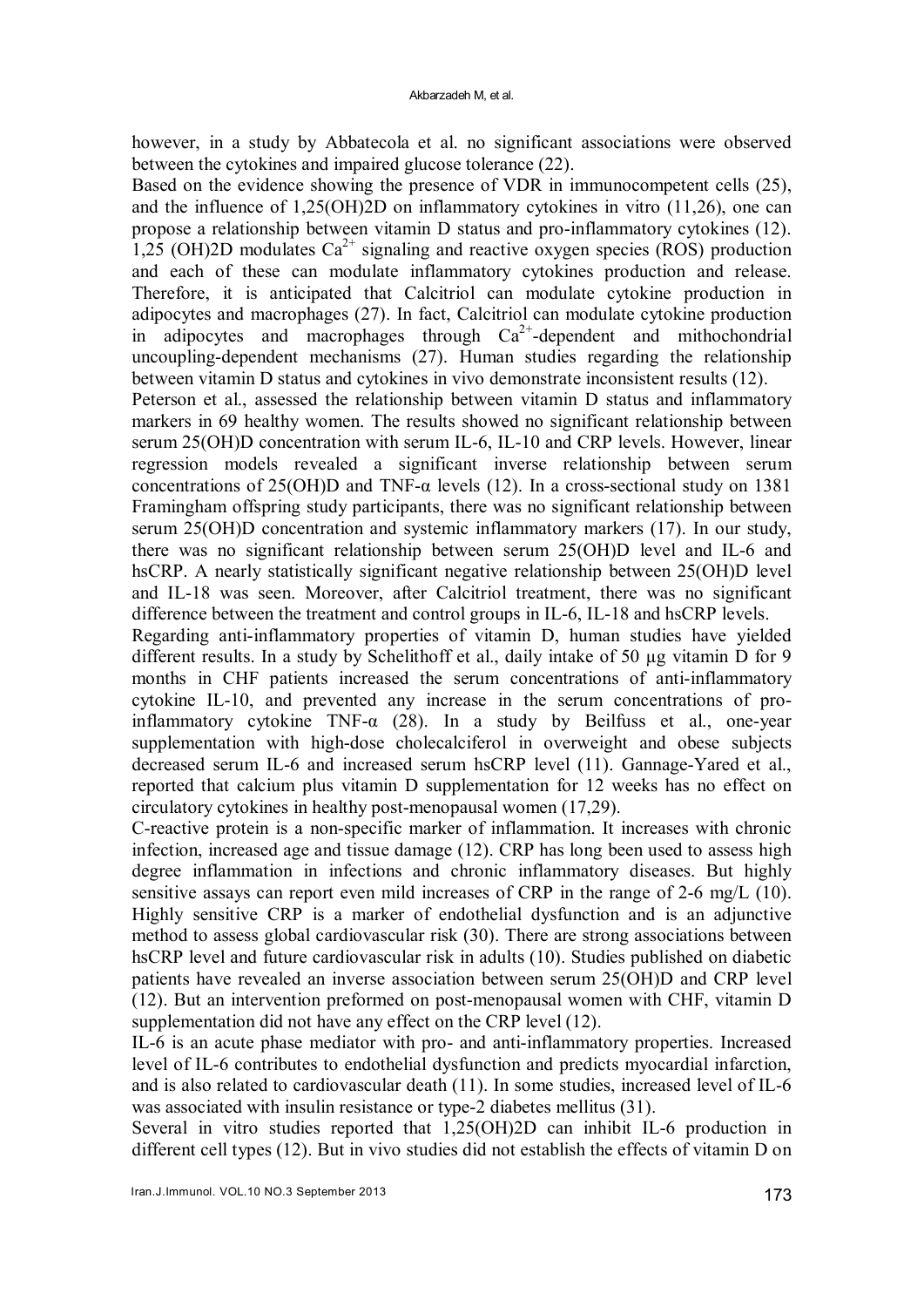IL-6 level in human (12,17,28). In a study on patients with renal failure undergoing hemodialysis, six months of supplementation with oral and intravenous Calcitriol reduced the serum IL-6 level significantly (32). But we cannot extrapolate the results of vitamin D supplementation in uremic patients to diabetic population because uremic patients have difficulty activating vitamin D and they are most probably 1,25(OH)2D deficient. Therefore, calcitriol intake makes significant effect in reducing the serum IL-6 level.

Interleukin-18 is a pro-inflammatory cytokine, a member of IL-1 family cytokines. It is produced by vascular endothelial cells and activated machrophages (33,34). Therefore, IL-18 is a vascular injury induced inflammatory marker and is of prognostic value for future cardiovascular events (34). The serum concentration of IL-18 is reported to be elevated in type 2 diabetic patients (33).

IL-18 directly causes plaque destabilization and cardiac dysfunction. It also promotes vascular remodeling through upregulating macrophage infiltration and increasing the medial thickness of the aortal wall (33). IL-18 also contributes to microangiopathy and is, thus, related to diabetic nephropathy. Besides its pro-inflammatory effects, it directly affects renal function and, therefore, contributes to nephropathy progression (34). In all, IL-18 is a predictor of cardiovascular and renal complications of diabetes mellitus (35). We could not find any published study on the effects of vitamin D on IL-18, and it seems that our study is the first one assessing the effects of vitamin D on serum IL-18 level; however, we did not find any effect of Calcitriol on IL-18.

In several in vitro studies, active vitamin D or Calcitriol are reported to reduce the inflammatory cytokine production. But not all in vivo studies found similar results. Probably, it is because of tight body control exerted on 1,25(OH)2D production, and its narrow physiologic range in the serum (17).

Regarding the lack of any effect of Calcitriol on inflammatory markers in the present study, there are a number of plausible explanations. First, type 2 diabetes is a proinflammatory condition, but the role of immune system in this disease may be marginal relative to auto-immune diseases such as multiple sclerosis, IBD and chronic hepatitis (11) where the effects of vitamin D are more prominent. Therefore, vitamin D antiinflammatory effects cannot be seen in low-grade systemic inflammation that occurs in type 2 diabetes mellitus. Second, our participants had no problem converting 25(OH)D to 1,25(OH)2D. Our data therefore make sense with respect to the fact that the effects of Calcitriol supplementation is more pronounced in subjects with low concentration of 1,25(OH)2D. Third, as it was mentioned before, some anti-inflammatory effects of vitamin D are exerted through  $Ca^{++}$  ion modulatory properties of vitamin D, therefore, probably co-supplementation of calcium and vitamin D could better show antiinflammatory properties of vitamin D.

We found a nearly statistically significant negative relationship between 25(OH)D level and IL-18. The mean vitamin D concentration in our diabetic participant was in normal range therefore we assume that Calcitriol treatment may better show anti-inflammatory effects in diabetes patients with low vitamin D concentration.

Limitations of our study include short duration of the intervention, using formulas to assess insulin function instead of the standard method of Clamp test, and assessment of a few number of interleukins.

In conclusion, inflammation was associated with insulin resistance in diabetic patients. Calcitriol treatment had no effect on the level of inflammatory cytokines in type 2 diabetic patients in a 12-week supplementation trial.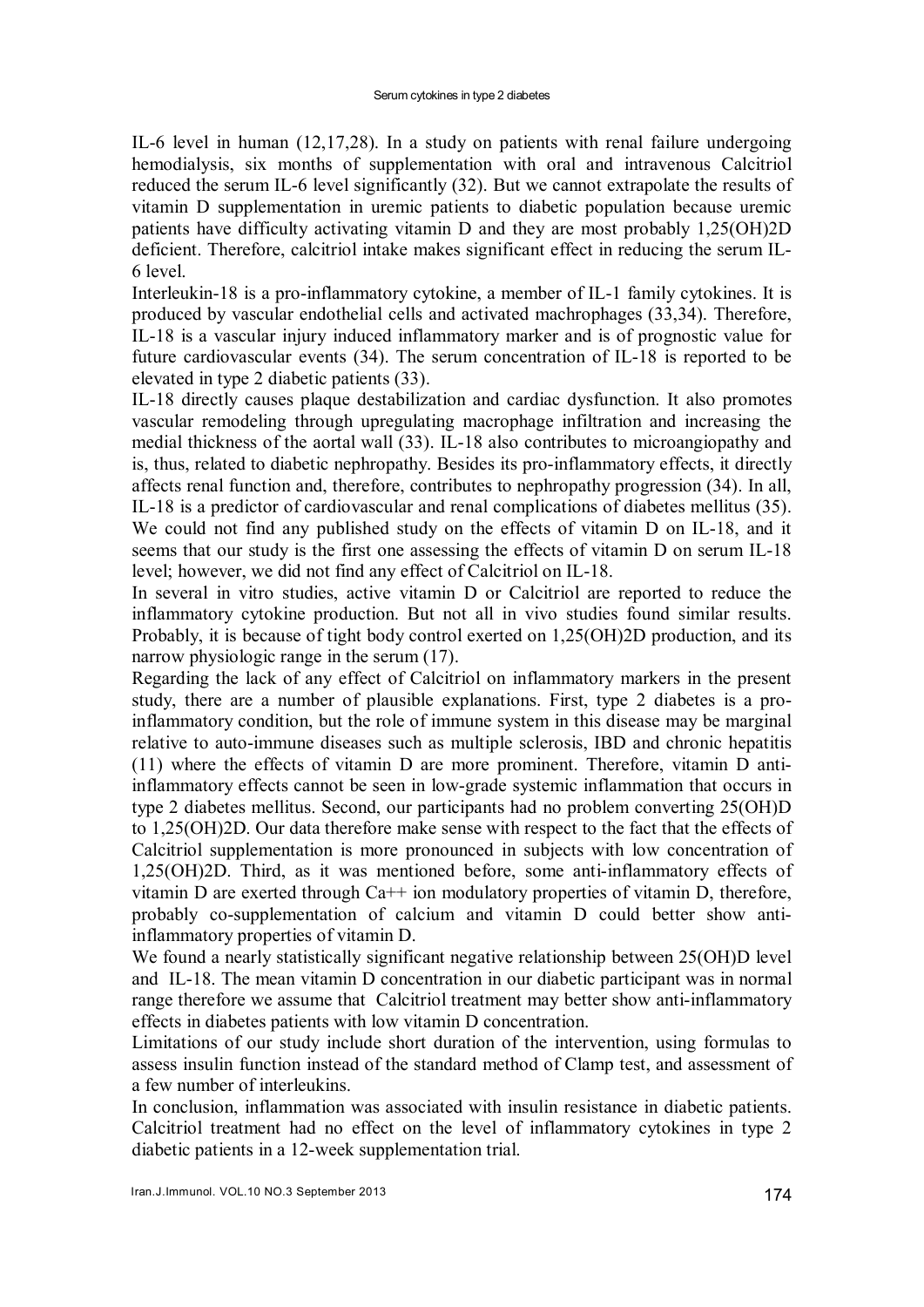#### ACKNOWLEDGEMENTS

The present study was funded by the grant number 90-5831 from Shiraz University of Medical Sciences. We gratefully acknowledge Mr.M.Monjazeb, Mr.M.Moayedfar and the other staff of Endocrinology and Metabolism Research Center for their assistance in laboratory analysis. We also thank all 70 diabetic patients for their good cooperation. The study is registered in Iranian Registry of Clinical Trials as IRCT138806282480N1.

### REFERENCES

- 1 Scheen AJ, Paquot N. Type 2 diabetes: journey in the heart of a complex disease. Rev Med Liege. 2012; 67:326-31.
- 2 Semenchenko IIu, Sharafetdinov KhKh, Plotnikova OA, Sentsova TB, Meshcheriakova VA. Characteristics of cytokine and hormone status in patients with diabetes mellitus type 2 during alimentary exposure. Vopr Pitan. 2012; 81:58-65.
- 3 Seijkens T, Kusters P, Engel D, Lutgens E. CD40–CD40L: Linking pancreatic, adipose tissue and vascular inflammation in type 2 diabetes and its complications. Diab Vasc Dis Res. 2013;10:115- 22.
- 4 Namvaran F, Azarpira N, Rahimi-Moghaddam P, Dabbaghmanesh MH. Polymorphism of adiponectin (45T/G) and adiponectin receptor-2 (795G/A) in an Iranian population: relation with insulin resistance and response to treatment with pioglitazone in patients with type 2 diabetes mellitus. Mol Biol Rep. 2012; 39:5511-8.
- 5 Piya MK, McTernan PG, Kumar S. Adipokine Inflammation and Insulin Resistance: The role of glucose, lipids and endotoxin. J Endocrinol. 2013; 216:T1-T15.
- 6 Mazloom Z, Hejazi N, Dabbaghmanesh MH. Effects of obesity on inflammation and lipid profile of obese women. Saudi Med J. 2009; 30:1357-8.
- 7 Hirabara SM, Gorjão R, Vinolo MA, Rodrigues AC, Nachbar RT, Curi R. Molecular targets related to inflammation and insulin resistance and potential interventions. J Biomed Biotechnol. 2012; 2012:379024.
- 8 Wang Y, Yu Q, Fan D, Cao F. Coronary heart disease in Type 2 diabetes: mechanisms and comprehensive prevention strategies. Expert Rev Cardiovasc Ther. 2012; 10:1051-60.
- 9 Blasi C, Kim E, Knowlton AA. Improved Metabolic Control in Diabetes, HSP60, and Proinflammatory Mediators. Autoimmune Dis. 2012; 2012:346501.
- 10 DeBoer MD. Obesity, systemic inflammation, and increased risk for cardiovascular disease and diabetes among adolescents: A need for screening tools to target interventions. Nutrition. 2013; 29:379-86. doi:pii: S0899-9007(12)00261-4. 10.1016/j.nut.2012;07.003.
- 11 Beilfuss J, Berg V, Sneve M, Jorde R, Kamycheva E. Effects of a 1-year supplementation with cholecalciferol on interleukin-6, tumor necrosis factor-alpha and insulin resistance in overweight and obese subjects. Cytokine. 2012; 60:870-4.
- 12 Peterson CA, Heffernan ME. Serum tumor necrosis factor-alpha concentrations are negatively correlated with serum 25(OH)D concentrations in healthy women. J Inflamm (Lond). 2008; 5:10.
- 13 Eftekhari MH, Akbarzadeh M, Dabbaghmanesh MH, Hasanzadeh J. Impact of treatment with oral calcitriol on glucose indices in type 2 diabetes mellitus patients. Asia Pac J Clin Nutr. 2011; 20:521-6.
- 14 Khadilkar VV, Khadilkar AV. Use of Vitamin D in Various Disorders. Indian J Pediatr. 2012; (Epub ahead of print).
- 15 Mathieu C, van Etten E, Decallonne B, Guilietti A, Gysemans C, Bouillon R, et al. Vitamin D and 1,25-dihydroxyvitamin D3 as modulators in the immune system. J Steroid Biochem Mol Biol. 2004; 89-90:449-52.
- 16 Moore ME, Piazza A, McCartney Y, Lynch MA. Evidence that vitamin D3 reverses age-related inflammatory changes in the rat hippocampus. Biochem Soc Trans. 2005; 33:573-7.
- 17 Shea MK, Booth SL, Massaro JM, Jacques PF, D'Agostino RB Sr, Dawson-Hughes B, Ordovas JM, O'Donnell CJ, Kathiresan S, Keaney JF Jr, Vasan RS, Benjamin EJ. Vitamin K and vitamin D status: associations with inflammatory markers in the Framingham Offspring Study. Am. J. Epidemiol. 2008; 167(3), 313-20.